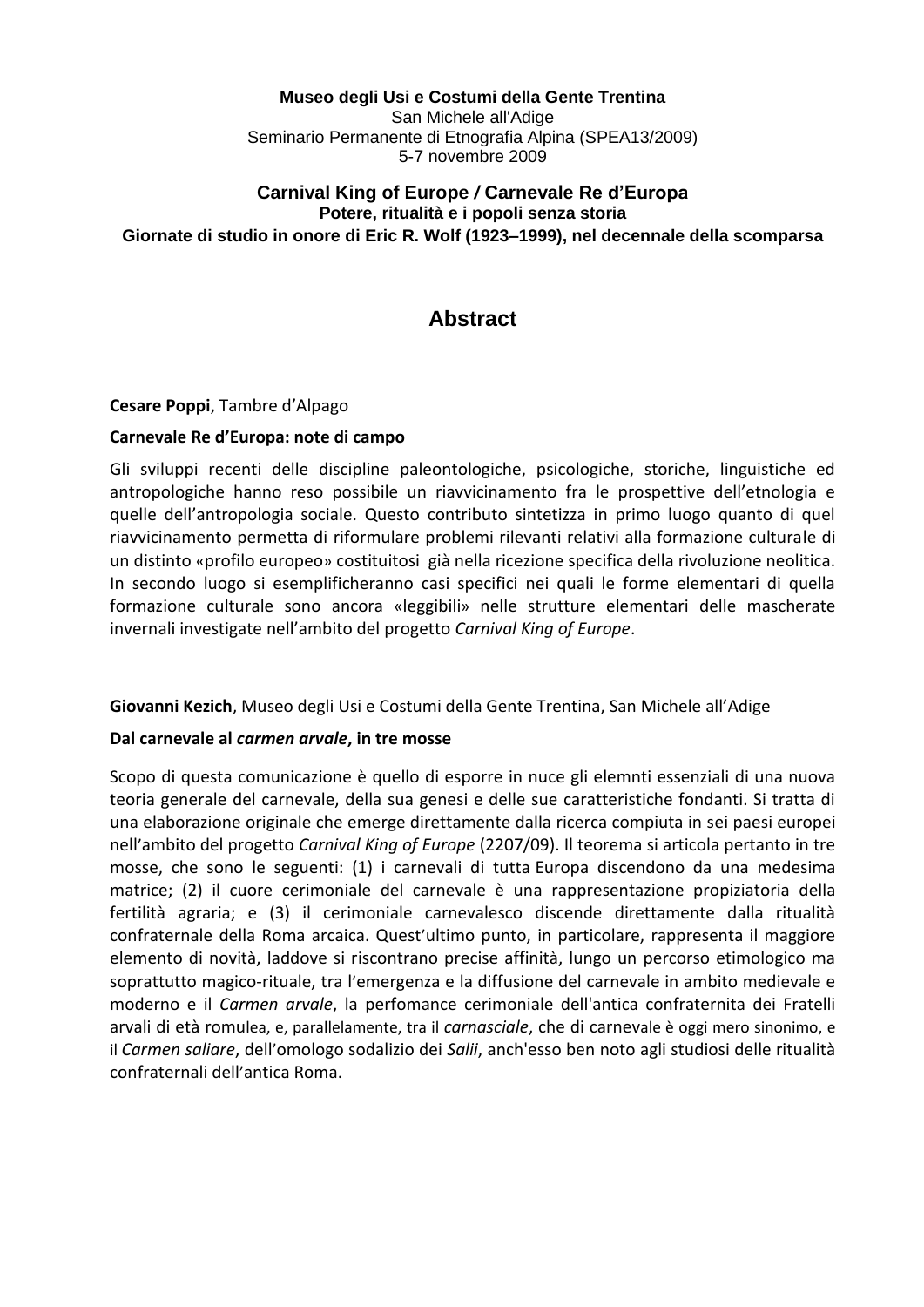### **Antonio Mastrojanni**, Roma

#### **Arvali, Lari, re-dei e re-fittavoli**

Scopo di questa comunicazione è quello di discutere ed eventualmente corroborare la proposta di Kezich circa la relazione ipotetica, ovvero il rapporto di diretta filiazione etimologica, che intercorre tra carnevale e *Carmen arvale*, sulla base di un cospicuo corpo di letteratura che riguarda i fasti cerimoniali della Roma arcaica. In particolare, vengono affrontate alcune delle difficoltà principali che si oppongono a questa ipotesi, che riguardano la discussione del rapporto già ampiamente asseverato del carnevale moderno con i Saturnali decembrini, e il rapporto possibile tra una ritualità altamente ieratica ed esclusiva, qual era quella degli Arvali di età augustea, e il rito popolare che si realizzerà poi nel carnevale. In margine a questa discussione, vengono esposti i capisaldi del paesaggio mitico-religioso che fa da sfondo alla cerimonialità degli Arvali, e alla performance rituale del *Carmen arvale*, e cioè i copiosi riferimenti cultuali all'antico Marte agrario, ad Acca Larentia, ai Lari, e finalmente alla leggenda tragica di Romolo e Remo, di cui la religione degli Arvali si nutriva – sceverando analogie e punti di contatto con lo scenario mitologico moderno che sottende un po' ovunque nell'Europa rurale la rappresentazione popolare del carnevale –.

**Valeria Fol**, Centar po Trakologia «Prof. Alexander Fol» - Bulgarska Academia na Naukite (Center of Thracology «Prof. Alexander Fol» – Bulgarian Academy of Sciences), Sofia, Bulgaria

#### **Masks and the masquerade ritualism in the Early-Christian written tradition**.

The paper examines and interprets the written evidence which has reached us pertaining to the masks and the masquerade ritualism in the Early and Medieval Christian written tradition. Both disguising and travestying have always been pursued by the Christian Church and condemned in the texts of its councils, as well as in their interpretations. However, these texts are a valuable evidence for the masquerade tradition during the Late Antiquity and the Middle Ages. Origénes, a Christian apologist and philosopher, who lived in the second - third centuries AD, already mentions the travesty in the Dionysiac rites. The Ankyrria Parochial Council (AD 314) condemned not only sorcery but the pagan customs as well (Canon 24). Two rules were formulated in the decisions of the Parochial Council of Carthage (AD 419) (Canons 71 and 72). They condemned the shameful games and words that disgrace mother's and family honor, as well as the hopping across the fields and on the streets that were performed on holy days dedicated to Saints, and even during the Easter days. These first prohibition texts of the Church officials did not have the sought effect on the believers, as in the texts of the  $6<sup>th</sup>$  Ecumenical Council (the Council of Trullo, AD 678) developed all the prohibitions in a greater detail. They were coded in Canons 61, 62 and 65 of its final documents. We learn namely from these texts about «a jumping over open fires in accordance with some old custom» (Canon 65) – a ritual that is still performed in Southeastern Europe on the Cheese-Fast Shrovetide during the *Kouker's* Games. Canon 62 condemns «the dressing of men in women's clothes, as well as of women in men's clothes, the wearing of masks, the calling out of the name of Dionysus, the jokes and madness». Canon 61 condemns the custom of leading bears and other animals. The masquerade ritual tradition was so deeply rooted in the ritual calendar of the people that the interpreters of the canons of the  $6<sup>th</sup>$  Ecumenical Council – writing in the twelfth century – not only elucidated the prohibitions but gave even more details about it. The latter fact is an indirect proof that even as late as that time the masquerade ritual tradition still existed. Theodore Balsamon (twelfth century) interpreted the canons of the Councils to coordinate the Ecclesiastical and the Byzantine Imperial Legislation. In interpreting Canon 62 of the  $6<sup>th</sup>$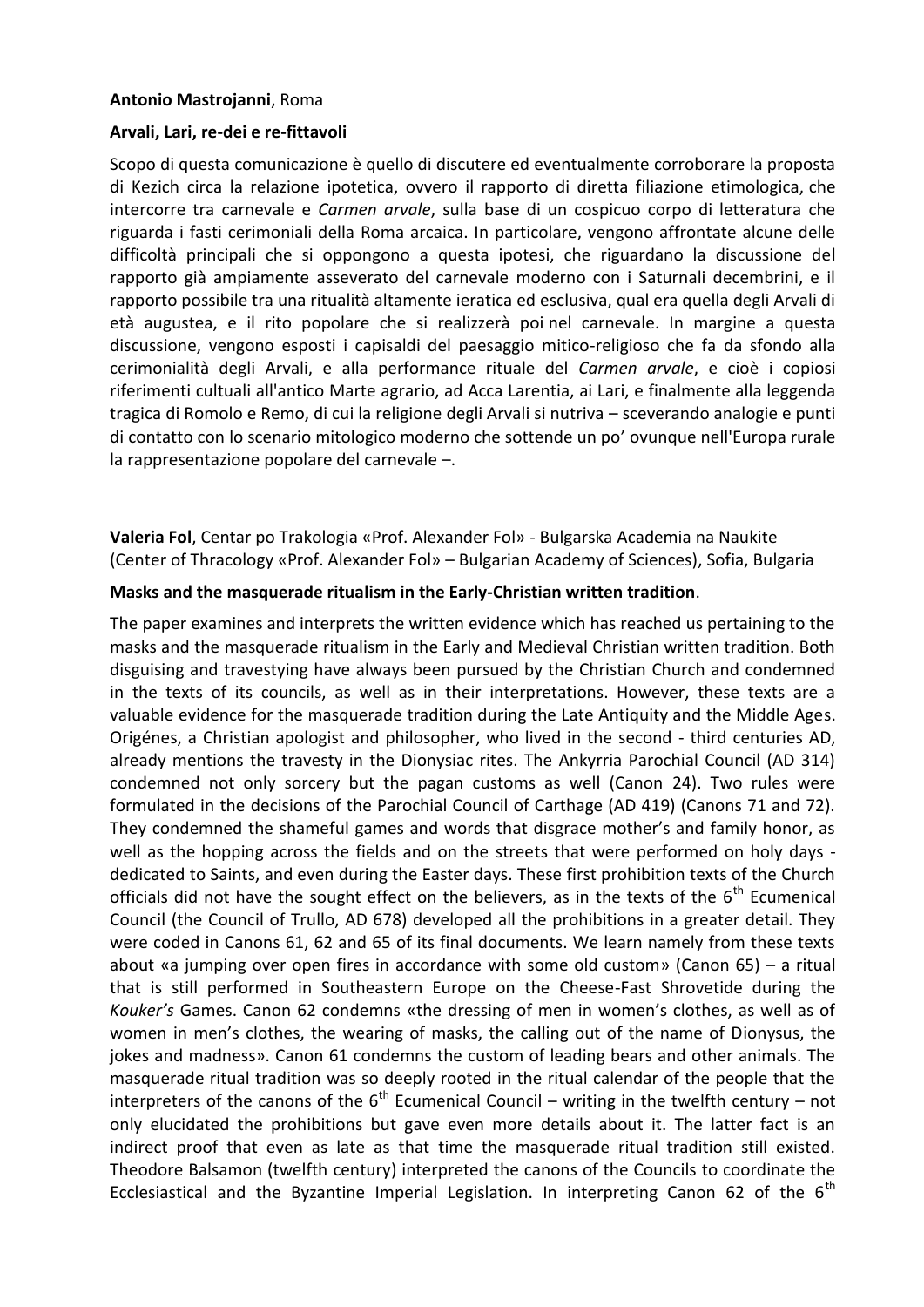Ecumenical Council, he expressly mentions the performed by some villagers January feasts, called *Roussallii*. Balsamon wrote about the ritual tradition of March that it was a legacy from «Hellenic times» and the participants in the rituals – men and women – performed indecent dances for «a wholesome unloading of the weather and of the air». The interpreter tells that they disguised themselves as monks and quadruped animals, wore swords, and ridiculed church officials and institutions. Men painted their cheeks and performed indecent actions that were characteristic for women to provoke laughter among the spectators. Balsamon even did an ethnographic inquiry asking the participants in the ritual how dare they do it. The answer he was given  $-$  «this is done according to an old tradition»  $-$  is still valid and received by ethnologists in terrain inquiries on terrain. A valuable addition concerning this same Canon 61 is appended in a collection of interpretations called *Slavyanskaya Kormchaya*. It says that the masked were dressed in fur clothes and wore fur masks on their faces. The prohibition to dress up like monks and to ridicule ecclesiastical and state institutions is even included in the Byzantine legislation.

One valuable source concerning the masquerade games that were performed by the population of the lands around the lower course of the Danube River during the Late Antiquity and the Early Middle Ages, is an anonymous life-story of the Thracian Dazius – a Christian martyr slain in AD 303, because of his refusal to dress up in royal clothes and take part in a celebration of Cronus. The life-story is narrated by a Mediaeval annalist at the end of the fifth – the beginning of the sixth centuries. He commented that during the feast the participants wrap themselves in goat skins, and by changing their faces «they give up goodness and enter the evil».

The establishment of the First Bulgarian State by the Old Bulgars that settled on the Balkan Peninsula delayed, and practically stopped the Christainization of the local population of the Late Antiquity. When the Bulgarian Tsar Boris I (852-889) decided to accept Christianity, he wrote letters to Pope Nicholas I (858-867). He asked in these letters for an elucidation of the faith. It is obvious that the Bulgarian ruler had been asking about the masquerade rituals as well, as in the preserved answers, the Pope insisted for the eradication of those «fiend feasts». Presbyter Kozma, a Bulgarian bookman that lived and wrote during the second half of the tenth century, composed a polemic work the heresy of the Bogomils, called *A Talk Against the Bogomils*. He attracted attention to the necessity of the eradication of these «fiend» and «satanic» feasts. Matthew Blastares wrote about the masquerade festivals in January and March in his *Nomocanon* (fourteenth century), known to us by a preserved Serbian transcript from the fifteenth century. He narrated that during these feasts men dressed up in women's clothes and women - in men's, they changed their faces, and their games had features of fornication. Blastares even mentioned that some of them led along bears. He explicitly defined that ritual tradition as «Dionysiac and Hellenic». The Orthodox Church is still an enemy to the masquerade ritual tradition, which is defined by it as «fiend» and «diabolic».

## **Quirino Galli**, Museo delle Tradizioni Popolari di Canepina, Viterbo

### **Documenti altomedievali nei carnevali della Tuscia**

In una storia di Carnevale limitata a un territorio si incontrano e si studiano manifestazioni che mostrano la coesistenza di motivazioni e forme di espressione diverse in relazione al grado di densità sociale. Pertanto, se nei piccoli Centri il Carnevale sembra ancora vincolato a tematiche e ritualità legate a culture arcaicamente rurali, in quelli che sono stati più direttamente coinvolti da processi evolutivi in sede politico-amministrativa, il Carnevale propone un suo articolato adeguamento ad espressioni culturali esterne, a elaborazioni più raffinate.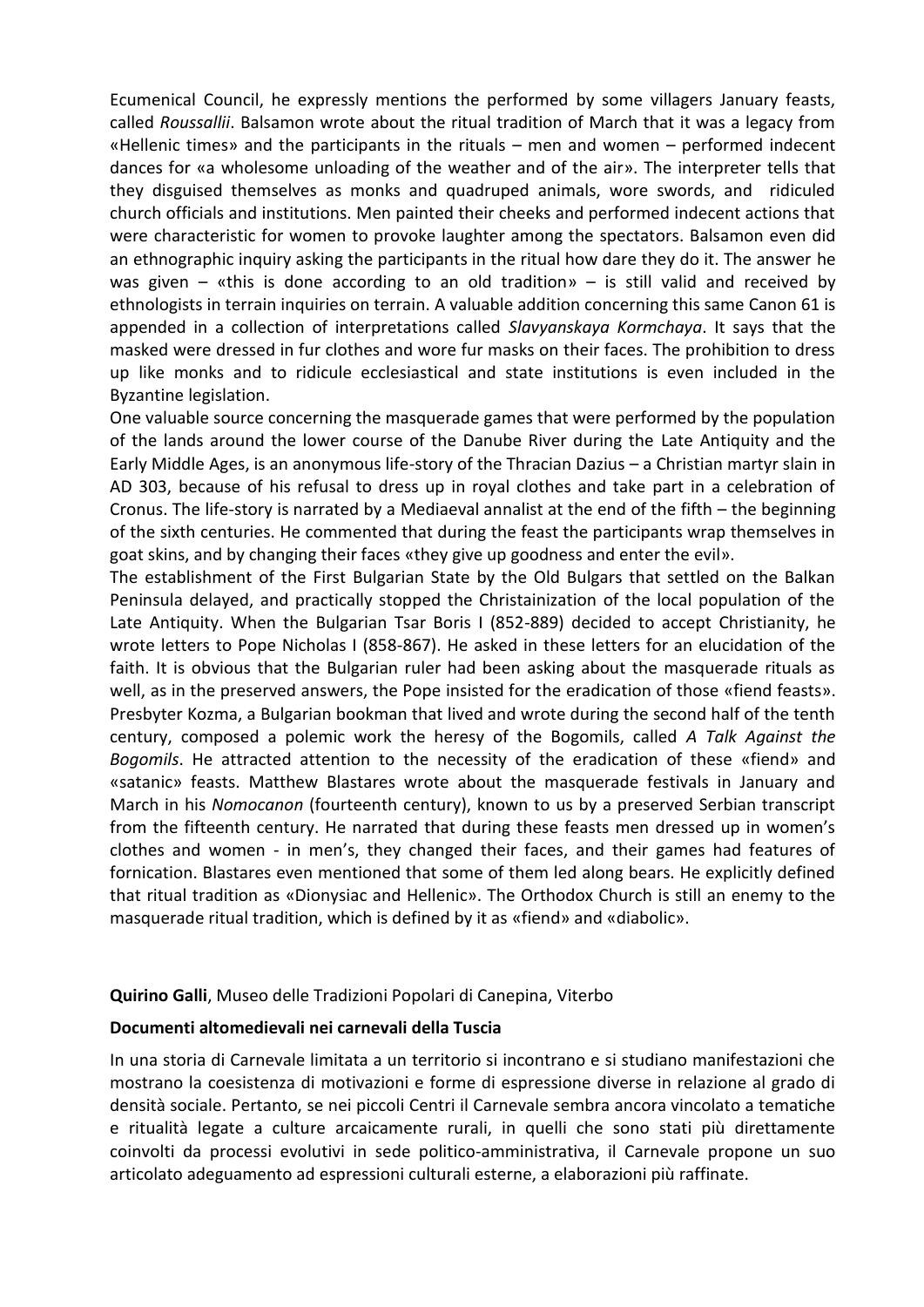Nel Patrimonio di San Pietro, corrispondente ora all'attuale Provincia di Viterbo, alla fine del XVI secolo, ovvero dopo la Controriforma, mentre lo Stato Pontificio si muove verso una decisa centralizzazione della sua organizzazione statale, e il sistema economico determina un solco sempre più profondo tra le classi, le manifestazioni carnevalesche sono soggette a un crescente controllo; per cui, è sempre più evidente la pressione del potere politico nell' orientare la festa carnevalesca verso lo spettacolare, nell'emarginare le manifestazioni popolari. In questo clima prende sempre più consistenza una produzione letteraria che ha per oggetto il Carnevale. In quegli anni a Viterbo, la città di maggior rilievo del territorio e sede del Vicelegato, e a Ronciglione, una delle due capitali del Ducato di Castro, sorgono alcune stamperie, che nella loro produzione annoverano anche testi per rappresentazioni teatrali di soggetto carnevalesco. Queste operette sono una interessante documentazione di quella realtà culturale che voleva intervenire sul Carnevale fondendo le istanze di una cultura radicata nella tradizione e le prospettive di un gusto letterario più raffinato e più critico. L'analisi di alcuni di questi testi, editi lungo il corso del XVII secolo, ci mostra , smontando il meccanismo spettacolare della Commedia dell'Arte, il senso e il significato della riduzione dello spirito carnevalesco in una dimensione letteraria, adattandole alle esigenze di una nuova realtà politica e culturale, meno contestativa e più adeguata al controllo politico.

#### **Elena Giusti**, Università di Firenze

### **Teatro comico per il tempo di carnevale: una forma metrica, la zingaresca, e un luogo, il contado toscano**

La storia della Zingaresca, così come fino ad oggi è stata tracciata, rivela parecchie complicazioni e qualche passaggio non ben chiarito. La causa risiede nei tanti piani che aggettano l'uno sull'altro: la comparsa di una figura storica le cui origini hanno per tanto tempo albergato in numerose teorie spesso leggendarie; le suggestioni che ne sono derivate e con esse le interpretazioni-restituzioni spettacolari, letterarie, teatrali; l'adozione e la stabilizzazione di un metro che, in molti dei contributi di cui oggi disponiamo, finisce per essere il principale filo conduttore e, infine, per quanto riguarda la sua veste teatrale i modi e i luoghi della produzione. È qui infatti il momento in cui si intrecciano i destini della sua futura ricezione; per un certo periodo testi comici con al centro l'esotica figura della zingara sono stati composti da autori che si muovevano ai margini della variegata e complessa scena teatrale seicentesca, intellettuali che facevano parte di alcune delle tante accademie minori che in quel momento prosperavano e che in modo occasionale prestavano la loro penna per brevi drammi da recitare per lo più in occasione del carnevale.

Oggi, con Zingaresca, si è soliti indicare, fra possibili altri, un componimento in versi nel quale compare (o no) una zingara, un monologo recitato da una persona travestita da zingara, un contrasto fra due o più zingare, o fra due o più personaggi di cui uno è una zingara  $\frac{1}{2}$ ma perché si possa parlare di zingaresca gli elementi che sembrano essere imprescindibili, in compresenza, o alternativi, sono la metrica e la presenza della zingara fra i personaggi,

Quattro le località che durante gli anni Ottanta hanno visto la riproposizione della Zingaresca: Ruota, Sant'Andrea di Compito, Pieve di Compito e San Ginese di Compito, tutte frazioni del comune di Capannoni, in provincia di Lucca.

Come sempre avviene nel dominio del «popolare», quanto si è acquisito lo si reinterpreta liberamente; ne è esempio, nel teatro, il rapporto con le fonti extrafolkloriche. E così la zingara non più compresa come figura esotica rappresentante un'umanità distante, la si riporta all'oggi, all'esperienza che quotidianamente se ne ha: legge la mano e divina il futuro, si fa pagare per l'attività prestata, vive in un campo nomadi.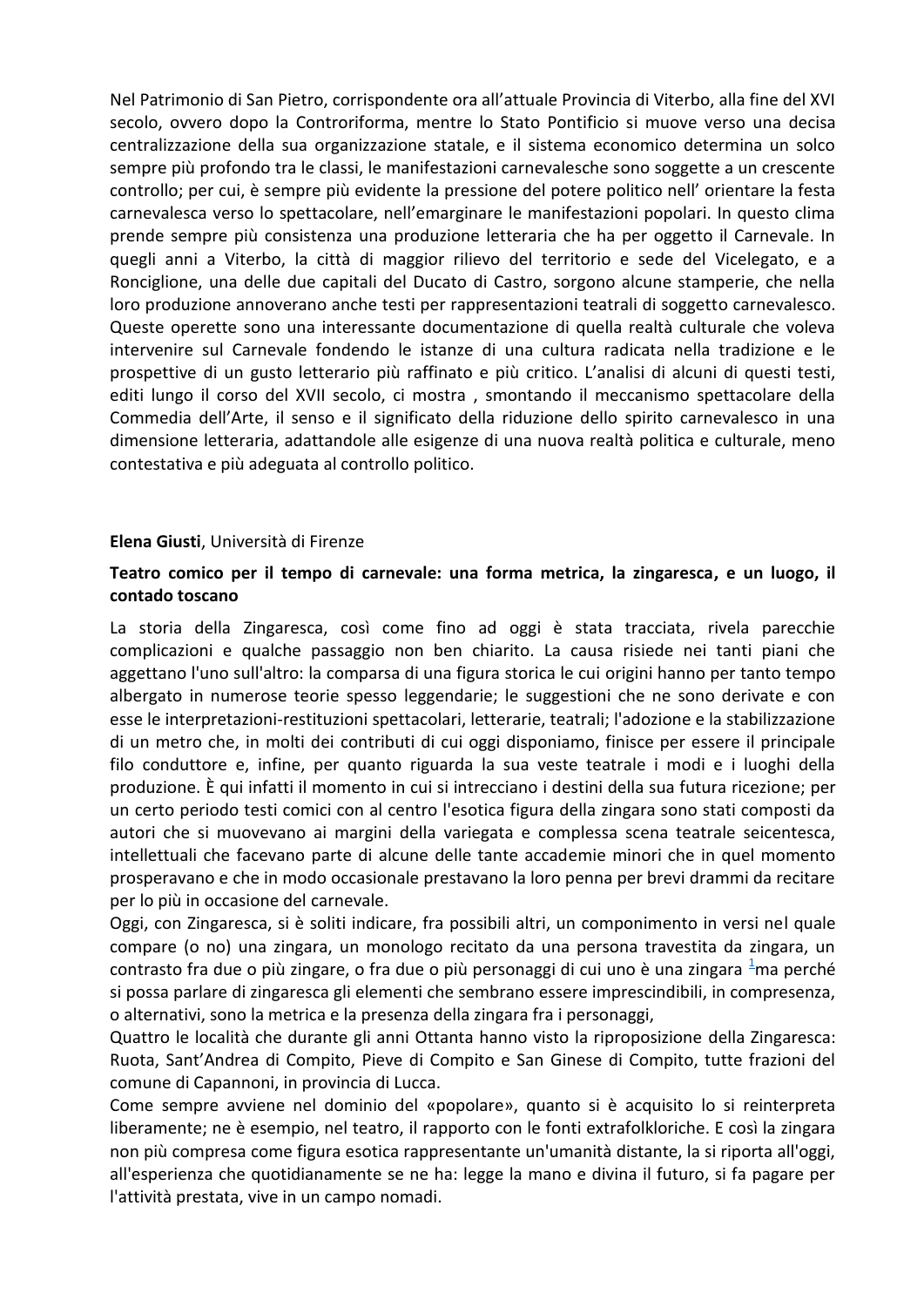### **Lia Zola**, Università di Bergamo

#### **Due carnevali a nuova vita in Valle Susa**

Il presente contributo si pone l'obiettivo di indagare alcuni elementi simbolici e tracciare alcune analogie tra due carnevali in Valle Susa: quello di Salbertrand, in alta valle, e quello di Lajetto, borgata del comune di Condove, in bassa valle.

Il carnevale Salbertrand apparentemente è sempre stato celebrato ma, nell'arco di più di mezzo secolo, è stato oggetto di numerosi cambiamenti e ha testimoniato una riproposta nel 2006 ad opera di un'associazione culturale locale. A Lajetto esso ha subito un'interruzione verso gli anni '50 del secolo scorso e, grazie agli sforzi di alcuni testimoni che hanno pazientemente ricostruito le diverse fasi della festa, si spera che sia presto riportato in vita.

Elementi come l'aratura della neve, la questua alimentare (Salbertrand), la presenza di maschere ricorrenti nei carnevali dell'arco alpino, come il Vecchio e la Vecchia, o il Pagliaccio/Uomo Selvatico (Lajetto) non sarebbero mai riemersi dal passato se non ci fosse stata la volontà della gente di riprendere un importante frammento del teatro della vita comunitaria, di un tratto della "tradizione" che, sperimentata nel presente, si configura come un'innovazione ben riuscita.

### **Gian Luigi Secco**, Archivio Tradizioni Orali del Veneto (ATOV)

#### **Dal verde, speranza**

Nel corso dell'intervento si vanno a sottolineare le analogie tra alcune simbologie di auspicio e rinnovamento dell'Agordino con altre simili della Transilvania rumena (Muncel): in particolare le caratteristiche dei rispettivi *òm servarech* (personaggi del bosco, uomini-pianta) dell'uso simbolico delle fronde nonché della ulteriore coincidenza dei riti delle rotelle infuocate.

### **Cristina Ianniello**, Roma

### *Rollat* **e** *Pajaz* **nel carnevale di Sappada (BL)**

A Sappada, isola germanofona situata all'estremo lembo nord orientale della provincia di Belluno, si svolge un carnevale molto sentito dalla popolazione e capace di attirare un numero sempre maggiore di appassionati.

Personaggio fondamentale di questo carnevale è il *Rollat*. Divenuto da alcuni anni una sorta di simbolo della località, pur con alcune modificazioni intervenute nel corso del tempo, risulta una figura di grande interesse. L'ampio pellicciotto, la maschera lignea (*lòrve*) che cela il volto, le *rollen* che porta in vita e che risuonano ad ogni passo, sono elementi essenziali di questa maschera dall'aspetto imponente e dal fare minaccioso.

Accanto al *Rollat*, verrà preso in esame un altro personaggio del carnevale locale, meno noto e di cui si è finora detto poco: il *Pajaz*.

Scomparso da tempo dalle mascherate, il suo ricordo è rimasto nella memoria di molti sappadini, tanto che ora alcuni giovani stanno provando a riproporlo.

Il costume, il tipo di copricapo e accessori quali nastri, fiori e campanelli sono elementi che avvicinano questa maschera alle tante dalle caratteristiche simili, documentate in molti carnevali tradizionali.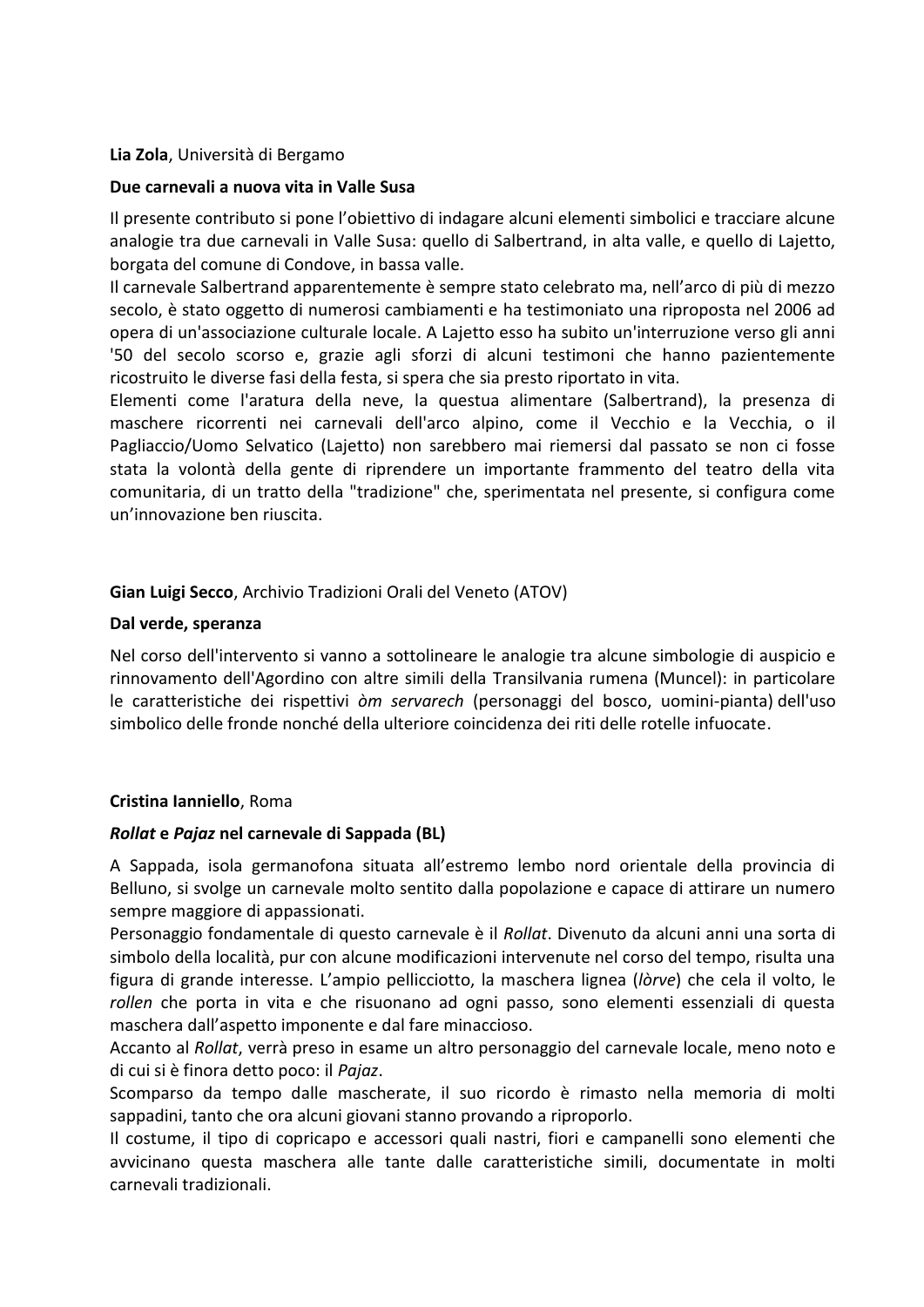### **Adriana Gandolfi**, Agenzia Promozione Culturale-Regione Abruzzo-Pescara

#### **«Carnevalando» nell'Appennino centro-meridionale tra arcaicità e modernità**

Esiti di ricerca su alcune tradizioni del Carnevale in area appenninica con presentazione delle espressioni rituali e drammatiche, tra arcaicità e modernità.

Le maschere demoniache ed animalesche, i pulcinella e gli zanni, ereditate dalla tradizione agro-pastorale, si confrontano con le modalità del contemporaneo.

**Emilia De Simoni**, Museo Nazionale delle Arti e Tradizioni Popolari, Roma

#### **Figure invernali, figure di maggio: maschere molisane a confronto**

Attraverso un percorso di immagini fotografiche tratte da una ricerca di etnografia visiva sulle tradizioni festive del Molise, vengono messi in evidenza contrasti e collegamenti tra figure collegate al periodo invernale (rappresentazioni di S. Antonio Abate a Colli a Volturno e Petacciato; Carnevali con maschere selvatiche-diaboliche a Castelnuovo al Volturno, Tufara e Toro; Carnevali dei Mesi a Bagnoli del Trigno e Cercepiccola) e figure primaverili (personificazioni del Maggio ad Acquaviva Collecroce, Colle d'Anchise, Fossalto; lo Scarciacappa nella festa dell'Incoronata a Santa Croce di Magliano; diavoli dei Misteri per il Corpus Domini a Campobasso).

#### **Kepa Fernández de Larrinoa**, Universidad Pública de Navarra, Pamplona, Spagna

#### **The Maskaradak of the Soule**

I propose to analyse *Maskaradak*, which are Carnival performances staged in rural villages from Pays de Soule, a Basque speaking region of 13,000 inhabitants in the French Pyrenees. First, I will briefly describe the main aesthetic characteristics of *Maskarada* performance in rural Soule. Thus I will disclose an ethnography of those common ritual patterns and Carnival features shared by *Maskaradak* with other rural European winter festivals. Afterwards I will undertake an analysis of the Carnival newly attendance and shifting meanings attached to winter masquerading in Pays de Soule which I will accomplish following upon Dell Hymes's idea of that traditional and folkloric performances imply communicating, i.e., they are acts of communication based on the responsibility held by a group of people with regard to the audience and their assumed knowledge. I will discuss the extent to which the latter is carried out in current contexts for *Maskarada* performance, which – borrowing Victor Turner's terminology – no longer are traditionally liminal, but post-traditionally liminoid.

Focussing on attendance I will address the kind of communication in which messages are transmitted verbally and non verbally, since knowledge of the local code enables communication between the actors, the text acted out and the audience. In this sense, I will discuss the forge of a local community built with a common ritual knowledge and aesthetic understanding of Carnival masquerading. However, when the audience does not assume its responsibility for the ritual knowledge represented by the actors, barriers are set and communication blocked. Then, something other than the traditional celebration comes to the fore, which particularly happens when the presence of tourists becomes a pattern.

By examining the attitudes by the local (rural) audience and foreign (urban) goers to contemporary *Maskaradak* I will explain how boundaries which determine belongness to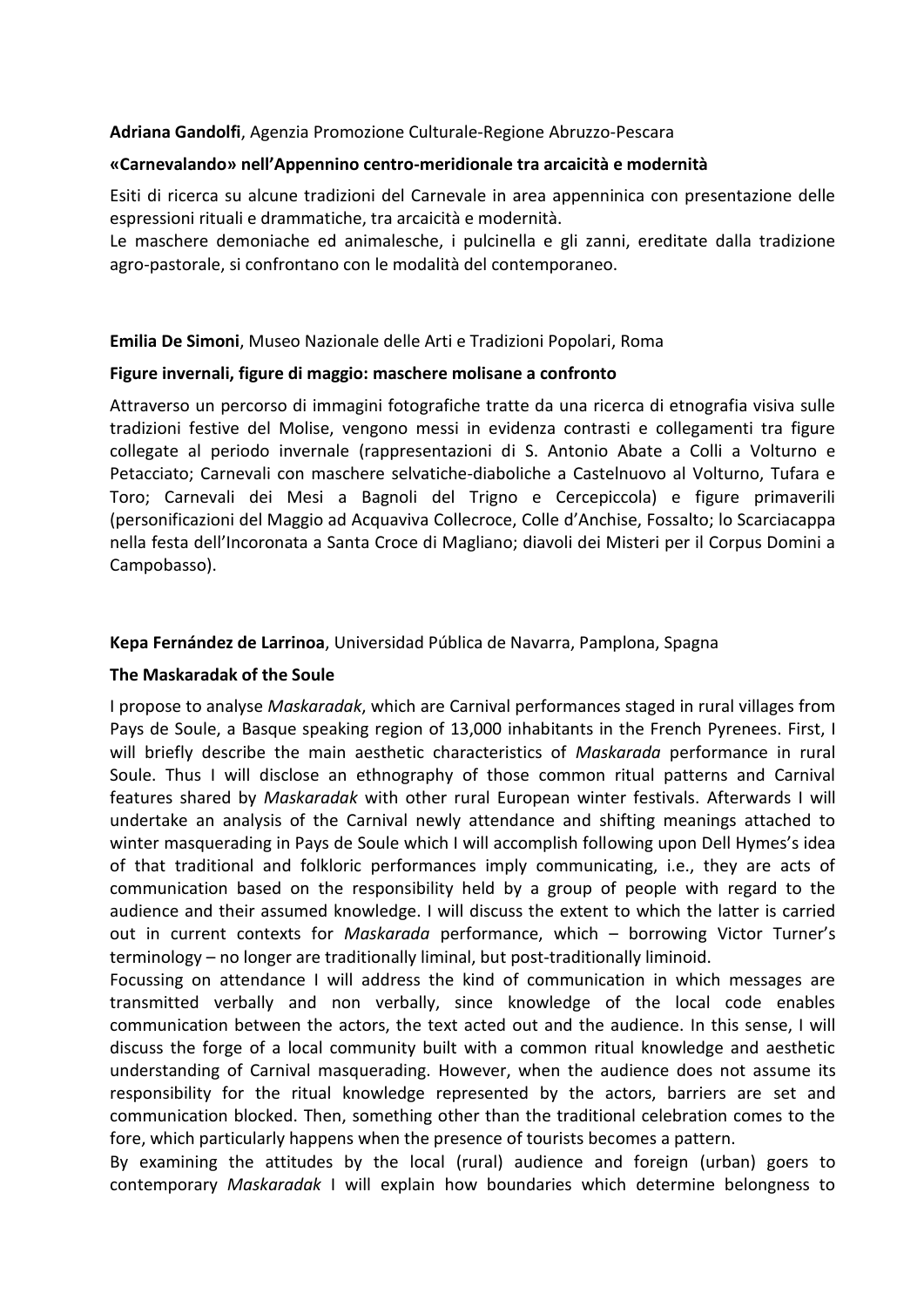culturally separate communities are expressed. To that end, I will illustrate four different cases in point.

I propose a 30 minutes presentation. While reading the paper I would like to show a powerpoint containg a collection of photographs of *Maskarada* characters.

# **Roberta Gottardi**, Faver

# *A partir de Julio Caro Baroja***. Spunti di riflessione e corrispondenze nei carnevali iberici**

L'opera di Julio Caro Baroja costituisce un punto di partenza imprescindibile per lo studio dei carnevali iberici. La monografia *El Carnaval* (1979), pietra miliare della carnevalogia iberica, è fonte di prezioso materiale per gli studi comparativi.

A prescindere dall'approccio metodologico e filosofico di Caro Baroja alla tematica carnevalesca, nel presente intervento si mettono in luce le corrispondenze tra i carnevali della penisola iberica e i *common themes* individuati dalla prima fase di ricerca del progetto *Carnival King of Europe*. Significativi, in questo senso, anche gli spunti di riflessione forniti dal saggio *El Charivari en España*, edito nel 1980.

Le riflessioni si completano con alcuni ulteriori esempi di carnevali spagnoli, possibile oggetto di indagini future.

# **Nena Židov, Adela Ramovš**, Slovene ethnographic museum, Ljubliana, Slovenia

# **The Cerkno** *Laufarji* **, Slovenia**

The Cerkno *Laufarji* ("Runners") are today among the best-known (Shrovetide) groups of masked figures around Slovenia. Their name presumably derives from the German verb *laufen*  (run). Their most discernible feature are their wooden, linden masks. At the time of the revival of the Shrovetide custom called *Laufarija* in 1956, there were 14 figures representing social classes, occupations, people's weaknesses, diseases, local characters, etc. Today the group consists of 25 figures and 26 masks. The scenario of the *Laufarija* makes it one of the most comprehensive "Shrovetide plays": its principal action takes place on Shrove Sunday when the "Shrovetide man" is found guilty of all crimes, wrongs, faults, and accidents over the past year and thrown into prison; he is then (symbolically) executed on Shrove Tuesday.

### **Zvjezdana Antoš**, Etnografski muzej, Zagreb, Croazia

### **Traditional elements in contemporary carnival customs in Croatia**

During the field research in Croatia, in Kastavština, was recorded valuable audio and visual documentation. This material represents an invaluable asset in the research and recording of carnival customs as expressions of intangible heritage. To us, as curators, this material is extremely valuable because of the possibility of reinterpretation of museum objects and their contextualisation in the present time and contemporary trends. Some of this material has a particular documentary value, because it records the present, a certain moment, i.e. the introduction of new ways of celebrating old traditions. The formerly dominant magic function of carnival was replaced by the function of presentation and preservation of the local identity. For the present-day participants of the carnival parade this custom does have the same meaning as it used to have for the older generation, but it is interesting that the activities and requisites have remained the same as dictated by tradition. This is illustrated by the fact that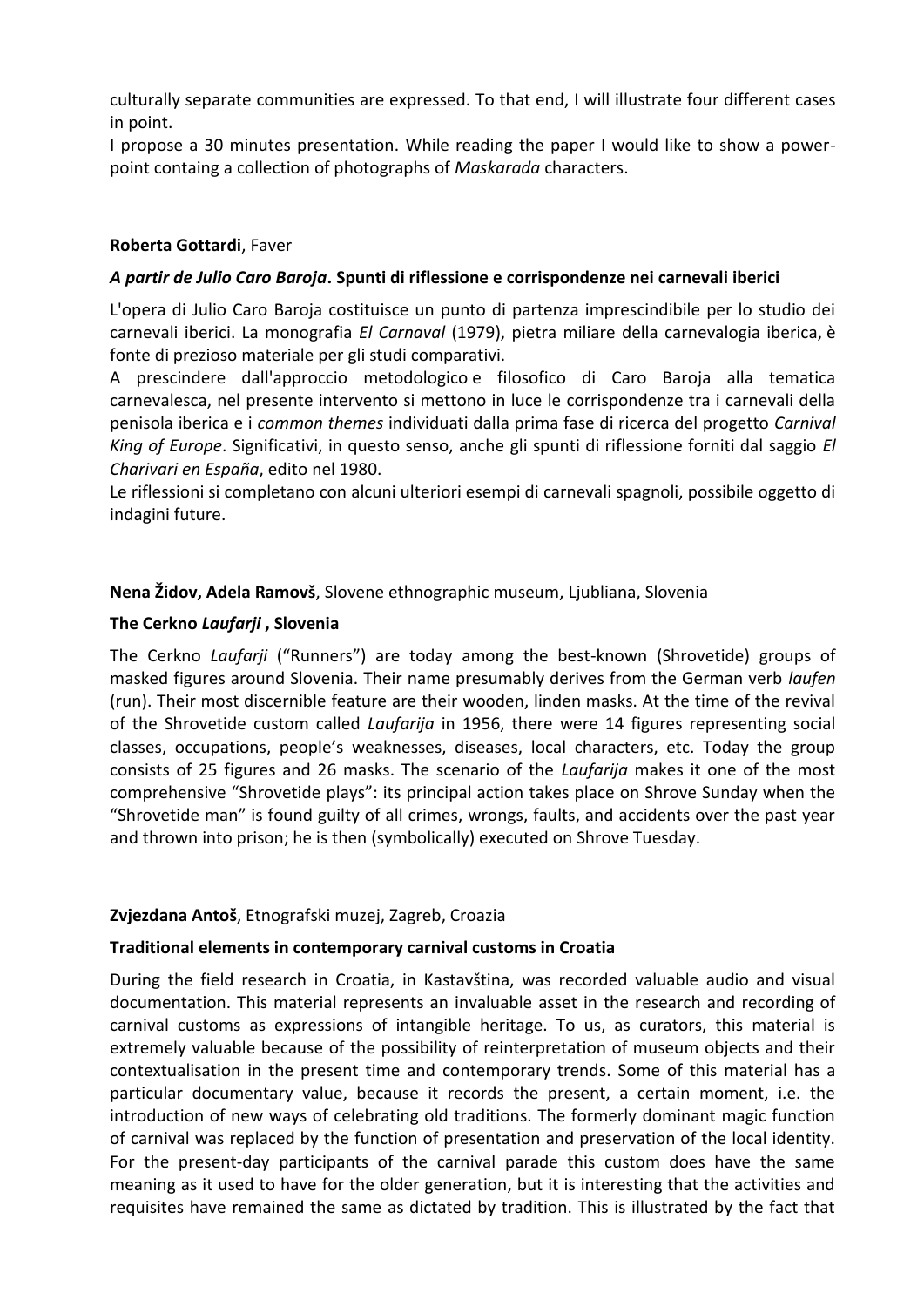bell ringers processions still consist only of men wearing characteristic costumes with bells and sheepskin. The carnival demonstrates solidarity and identification with the rural community, which is visible in the gathering, the procession and the hospitality. The customary communication pattern is still present, expressed in the formation of a procession, music, wine and visits to all villages, followed by an evening party for everybody after the procession returns to its original village. The attraction of masks, loud festivity, eating and drinking is so strong that the carnival has outlived forgotten messages and meanings, manifesting itself in new forms of the carnival.

**Vladimir Bocev**, Nacionalna Ustanova Muzej na Makedonija, Skopje, Macedonia

# **Structure of the ritual with masks and Carnivals among the Macedonians**

Rituals with masks and carnivals among the Macedonians can be compared and systemized by analysing their structure. In this attachment, I will bring to your attention rituals with masks and carnivals, which in my opinion are more important: Djolomari – village of Begnishte, Tikvesh; Babari – Demir Hisar; Bamburci – village of Ratevo, Maleshevo; Vasilichari – village of Martolci, Azot; Djamala – village of Novo Selo, Skopje; Mechkari – Prilep, carnival in Strumica and carnival in Prilep.

The main elements that make up the structure of these rituals are the place and time where they are held, the preparations, masking, disguising, characters, scenography, scenario, dialogs, songs and music, leaders of the custom, the public.

This part of the traditional culture is exposed to internal and external pressure and influence, sensitive to changes, which is shown by its capability for adjustment on contemporary situations in life and fulfilment of the actual needs of the people whose tradition it is part of.

### **Elizabeth L. Krause**, University of Massachusetts Amherst

# **Carnival, a «sold» woman, and «wet» economies: Challenges of making peasants the subjects of history**

While conducting research on fertility decline and its historical and contemporary meanings, I came across a video recording of a "sold" peasant woman. Her story struck me as remarkable yet obscure. She had been coerced into working as a wet nurse after being spooked during carnival time and subsequently giving birth to a stillborn. The eerie story seemed highly unusual – an outlier in historical narratives related to transformations in peasant cultural practices. Ongoing research, however, revealed other stories that suggested the significance of peasant women in lubricating global economies with their bodily substances.

This paper has two purposes. First, it expands Eric Wolf's notion of peasant culture not only as deeply integrated into global processes but also as a necessity for the very continuance of transnational markets. I intend the term "wet" to draw attention to the way in which bodily substances, i.e., milk, saturated economic activity in the environs of Florence and Prato. Submersed beneath the "dry" mercantile activity of straw hat production was a "wet" movement in lactating women.

Second, this paper explores the challenging process of making peasants the subjects of history. Researchers may encounter jarring tales that do not fit easily into their categories. The tales may challenge the academic writer in terms of whether and how to represent them and their